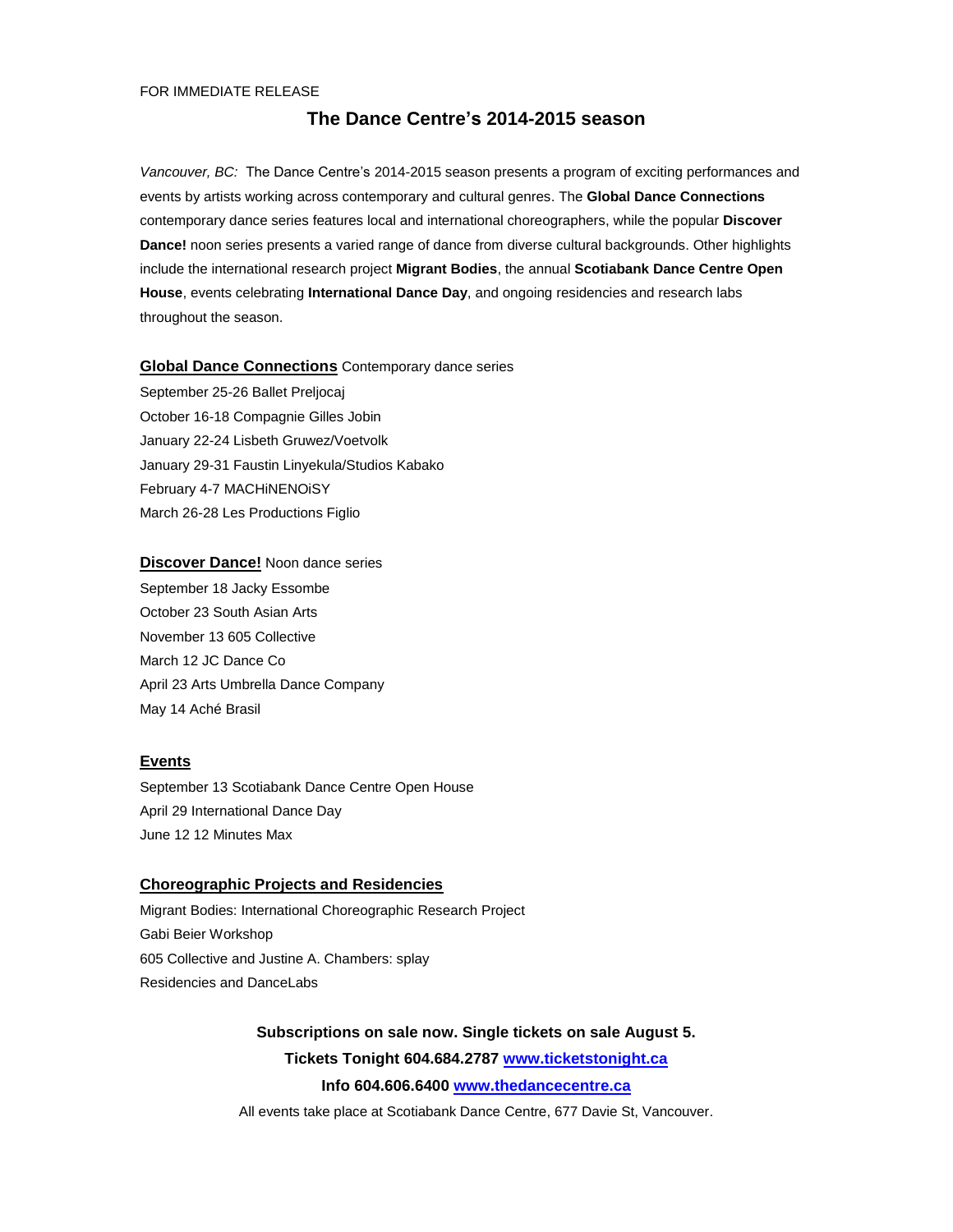# **[Full details](http://thedancecentre.ca/announcing_the_dance_centre_s_2014_2015_season) (Read online)**

# **Global Dance Connections** Contemporary dance series

#### **Ballet Preljocaj (France)** *Empty moves (parts I, II & III)*

**Thursday-Friday September 25-26, 8pm** Post-show artist talkback September 26

Presented through a partnership with Quartiers Danses Festival

Internationally celebrated choreographer Angelin Preljocaj's *Empty moves* is set to the infamous 1977 recording of John Cage's *Empty words*, when the minimalist composer calmly intoned radically abstracted text to an uncomprehending and increasingly raucous audience. Preljocaj's choreographic response creates an ode to the abstract which exults in pure movement and new expressions of phrasing, as a quartet of superb dancers executes a flow of inexhaustible movement with absolute precision and technical skill. Spare, contemplative and sensual, this absorbing work unfolds as an elegant counterpoint to the turbulent score. www.preljocaj.org www.quartiersdanses.com

---

# **Compagnie Gilles Jobin (Switzerland)** *QUANTUM*

#### **Thursday-Saturday October 16-18, 8pm** Post-show artist talkback October 17

Art and science collide in *QUANTUM*, the result of Gilles Jobin's artistic residency at the largest particle physics laboratory in the world - CERN in Geneva, where he worked with scientists to investigate principles of matter, gravity, time and space in relation to the body. Six dancers power through densely textured, sculptural choreography, to evoke the subtle balance of forces that shape our world. Illuminated by Julius von Bismarck's light-activated kinetic installation built from industrial lamps, and accompanied by an electronic score by Carla Scaletti which incorporates data from the Large Hadron Collider, *QUANTUM* epitomizes the adventurous, searching spirit of artistic and scientific inquiry. www.gillesjobin.com ---

# **Lisbeth Gruwez/Voetvolk (Belgium)** *It's going to get worse and worse and worse, my friend* **Thursday-Saturday January 22-24, 8pm** Post-show artist talkback January 23

Presented with the PuSh International Performing Arts Festival

A speech can be a mighty weapon, rallying crowds and unleashing feverish action, and Lisbeth Gruwez's brilliantly conceived solo exposes the transformation of both the speaker and the audience. Taking fragments from a recording by ultraconservative American televangelist Jimmy Swaggert, she dances the growing frenzy of ecstatic speaking. Initially the speech is friendly and pacifying, but from the compulsive desire to convince comes growing despair, eventually betraying its deepest nature: violence. Gruwez exploits the dialogue between dance and sound, words and gesture, to reveal the nature of fanaticism, the dangerous charisma of orators, and their hypnotic hold over listeners, in a spellbinding performance which has toured the world to critical acclaim. www.voetvolk.be www.pushfestival.ca

---

# **Faustin Linyekula/Studios Kabako (Democratic Republic of the Congo)** *Le Cargo*

**Thursday-Saturday January 29-31, 8pm** Post-show artist talkback January 30

Presented with the PuSh International Performing Arts Festival

The performances of Congolese choreographer Faustin Linyekula are indelibly etched by the experiences of his long-suffering homeland, and in this raw and intimate autobiographical solo he traces his own personal story, and his relationship to dance. Bearing witness to decades of war and terror through a potent blend of dance, song, music and storytelling, Linyekula counters these dark images with those of resourcefulness,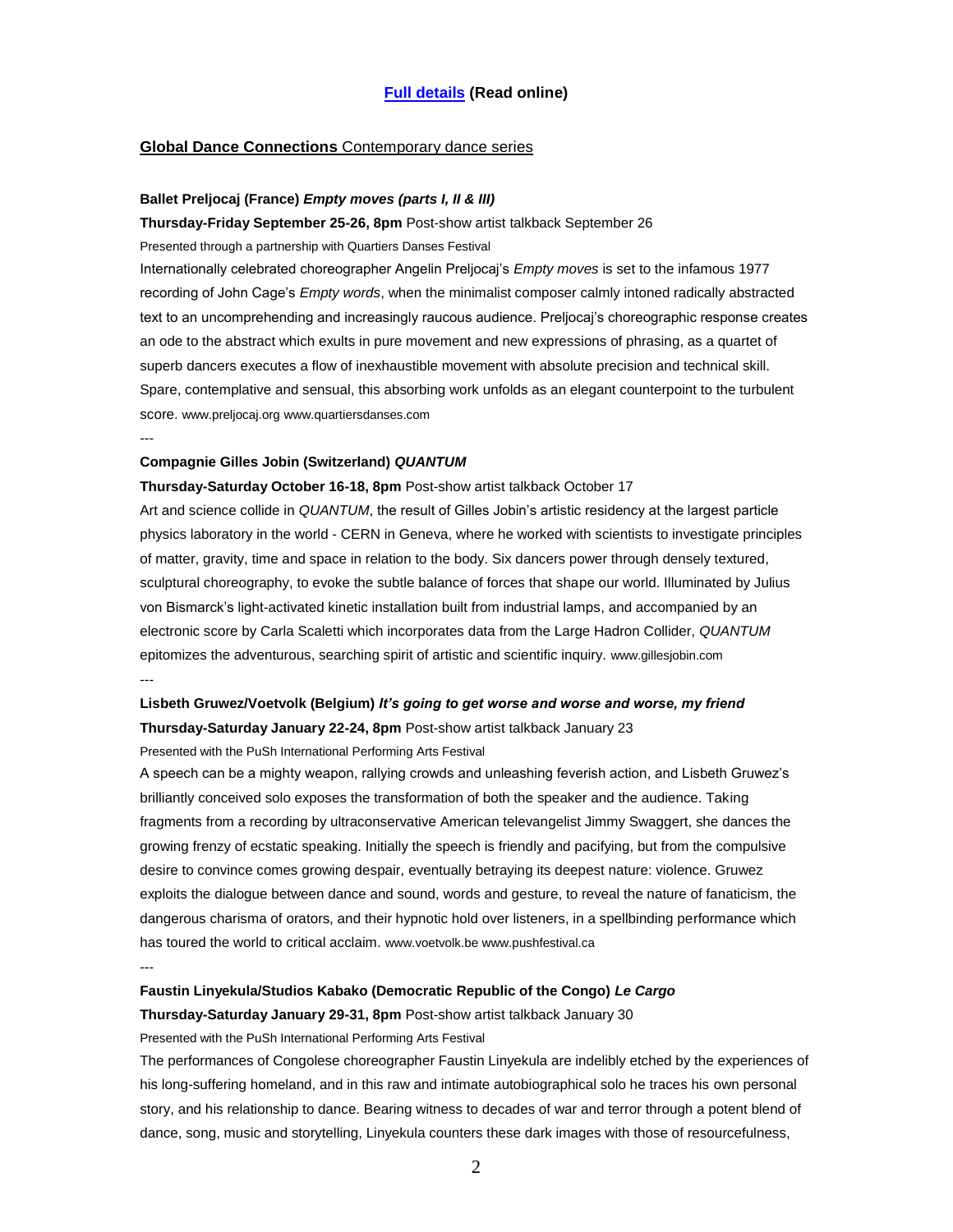hope, and a profound belief in the role of art as an antidote to crisis and a reaffirmation of life, as he travels a bold path of self-reflection and discovery. www.kabako.org www.pushfestival.ca ---

#### **MACHiNENOiSY (Vancouver)** *Time Machine*

**Wednesday-Saturday February 4-7, 8pm** Post-show artist talkback February 5 Presented with the PuSh International Performing Arts Festival

MACHiNENOiSY's unique and exciting approach to performance has marked the company as an innovator and a courageous rule-breaker. This ambitious new creation by Co-Artistic Directors Delia Brett and Daelik brings together six professional dancers and six children aged between 2 and 13, to make a thoughtprovoking and original work in collaboration with sculptor/costume artist Natalie Purschwitz. Contrasting the innate knowing of children with the acquired knowledge of adults, and examining how time and experience shape and distort our bodies, *Time Machine* seeks to inspire a new perspective and to touch something unknown and extraordinary. www.machinenoisy.com www.pushfestival.ca

---

## **Les Productions Figlio (Vancouver)** *Monsieur Auburtin*

**Thursday-Saturday March 26-28, 8pm** Post-show artist talkback March 27

Presented with the 2015 Chutzpah! Festival

Serge Bennathan's new autobiographical work is a perceptive and moving look at a life lived through dance. From his very first dance class at the age of 7 in France, to his successful tenure at Toronto's Dancemakers and reinvention as an independent artist, Bennathan revisits the places and people that have shaped his career, in a richly textured journey layered with personal memories and anecdotes. Witty, charming and fiercely intelligent, this magnetic performer meshes movement, text and visual media with live music composed by Bertrand Chenier, to create a love song to all those whose art demands courage, self-denial, passion and joy. www.lesproductionsfiglio.ca www.chutzpahfestival.com

**Global Dance Connections single tickets on sale August 5** Prices from \$30/\$22 students & seniors, available from Tickets Tonight 604.684.2787 (service charges apply) and online at www.ticketstonight.ca.

#### **Discover Dance!** noon dance series

The popular noon series offers informative and inspiring shows by BC-based dance companies which combine performance, question-and-answer sessions with the artists, and sometimes even audience participation.

#### **Jacky Essombe Thursday September 18, 12 noon**

Cameroon-born Jacky Essombe is known for her inspiring teaching and exhilarating performances that express the cultural traditions and ancient rhythms of West and Central Africa. This interactive presentation features high-energy dances, live drumming and singing that is steeped in the poetic imagery and wisdom of her ancestors, creating an experience to excite the eyes, engage the spirit and refresh the soul. www.jackyessombe.com

#### **South Asian Arts Thursday October 23, 12 noon**

Join South Asian Arts for a showcase of vibrant dances from India, including bhangra - originally a joyful and high-spirited folk dance celebrating the harvest; intricately beautiful classical Indian dances; and Bollywood,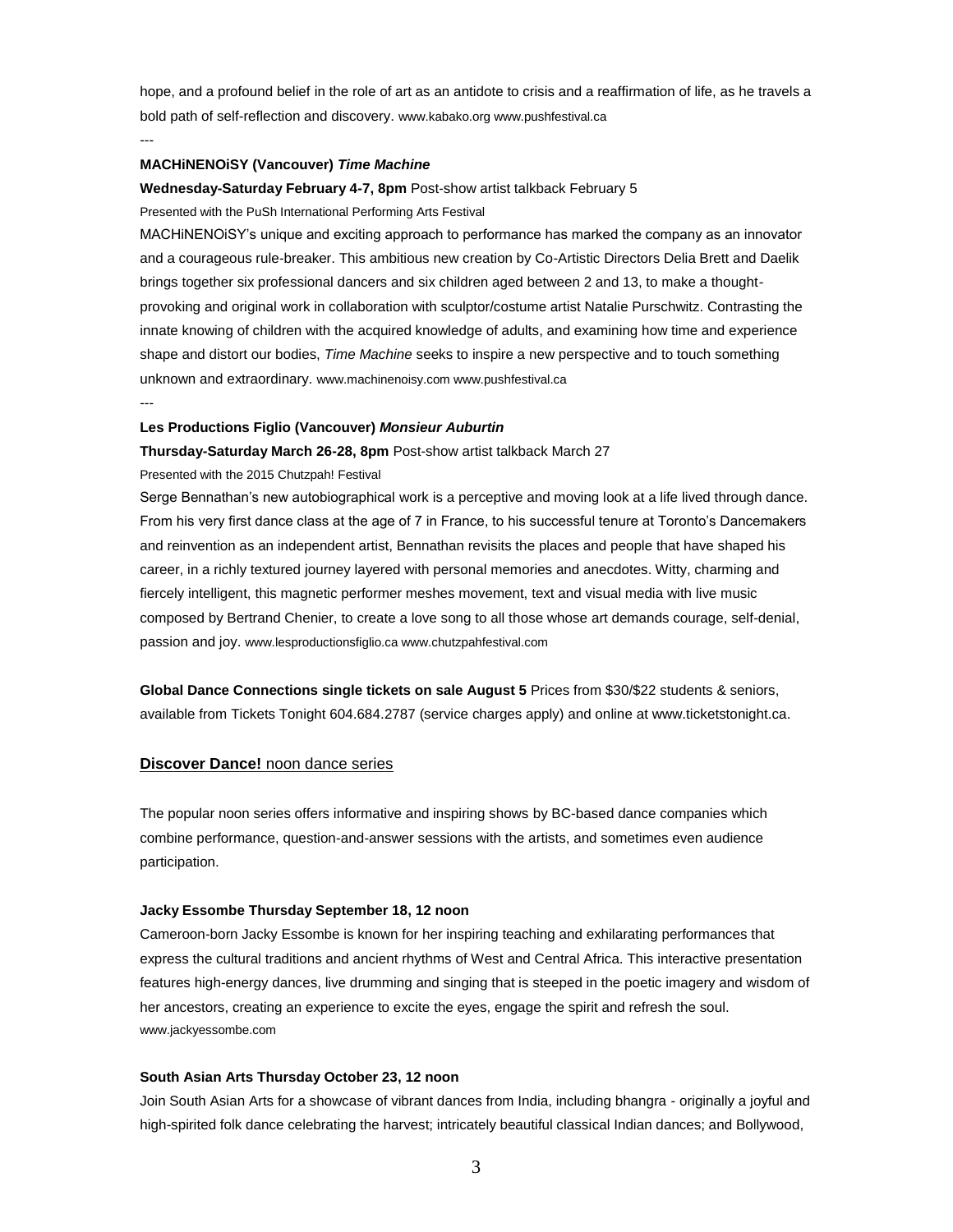the wildly popular mashup of jazz, traditional dances, comedy and pop culture that has taken the world by storm. Presented as part of DiwaliFest. www.southasianarts.ca

#### **605 Collective Thursday November 13, 12 noon**

Regarded as one of Canada's most electrifying dance companies, 605 Collective fuses contemporary and urban dance styles to make athletic, physically demanding works. This performance offers a sneak peek at excerpts from two hotly anticipated new creations: a collaboration with Vancouver's Theatre Replacement, and an ensemble work exploring the concept of unison through force, speed and momentum. www.605collective.com

## **JC Dance Co Thursday March 12, 12 noon**

Waltz, Foxtrot and Quickstep; Cha Cha, Samba, Rumba and Jive. Ballroom dance is surging in popularity all over the world. Directed by former ballroom champions Joel Marasigan and Clara Shih Marasigan, JC Dance Co's performance and competitive ballroom dance students offer an entertaining show packed with virtuosity and glamour, which illustrates the fun and flexibility of ballroom dancing today. www.jcdanceco.com

#### **Arts Umbrella Dance Company Thursday April 23, 12 noon**

The exceptional young dancers of the Arts Umbrella Dance Company represent the energy and skill of a new generation. Trained through Arts Umbrella's renowned dance program, these talented dancers, many of whom will go on to dance professionally, will perform contemporary ballets created by choreographers from across Canada and around the world. www.artsumbrella.com

#### **Aché Brasil Thursday May 14, 12 noon**

A performance by Aché Brasil is an explosion of colour, energy and music that embodies the exuberant culture and rhythms of Brazil. The company will demonstrate traditional folk dances as well as the spectacular martial art/dance form of capoeira, whose amazing acrobatics take place in a whirring circle of movement, singing and percussion. www.achebrasil.com

**Discover Dance! Single tickets on sale August 5** \$14/\$12 students, seniors and children from Tickets Tonight 604.684.2787 (service charges apply) and online at www.ticketstonight.ca.

## **Events**

#### **Scotiabank Dance Centre Open House Saturday September 13**

The annual Open House celebrates Canada's flagship dance facility with a day of free open classes, workshops, studio showings and special events, showcasing a host of different dance styles. Full schedule of events to be announced.

---

#### **International Dance Day April 29**

Initiated in 1982 by UNESCO, International Dance Day is marked annually on April 29 across Canada and around the world. Each year The Dance Centre presents a program of events celebrating the vitality and diversity of dance in Vancouver. Full program of events to be announced.

---

**12 Minutes Max June 12**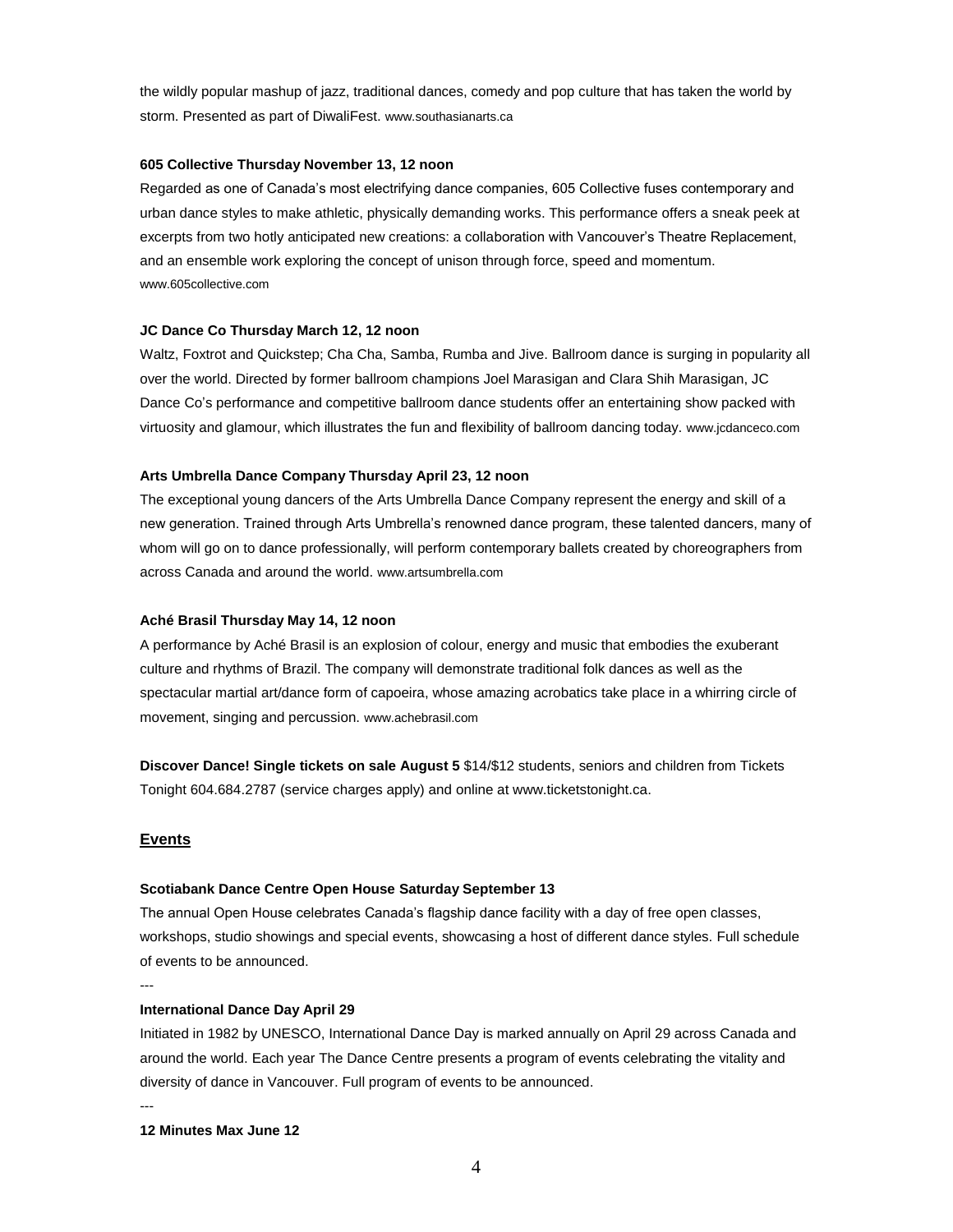The 12 Minutes Max series supports the development of innovative new works lasting twelve minutes or less. Three times per season a rotating panel of guest curators will select up to four artists who will develop their works in the studio, followed by public studio showings. Artists and showing dates will be announced throughout the year. A selection of the works will be presented in performance on June 12, 2015 at 8pm.

# **Choreographic Projects and Residencies**

Informal studio presentations and discussions coming out of The Dance Centre's research and development programs will take place throughout the season – dates and times to be announced:

#### **Migrant Bodies**

Migrant Bodies is a two-year research project created through a partnership between The Dance Centre (Vancouver), Circuit-Est centre chorégraphique (Montreal), Comune di Bassano del Grappa (Italy), The Croatian Institute for Movement and Dance (Croatia), and La Briqueterie - Centre de développement chorégraphique du Val-de-Marne (France). Migrant Bodies aims to use artistic and cultural tools to open up a civil reflection on migration in European and Canadian societies. Each organization will select a dance artist, a writer, and a filmmaker. The dance artists will travel to each host city to undertake residencies and research with migrant communities. The writers will manage a blog, and filmmakers will make short films inspired by the theme of migrations in relation to each local context. The Vancouver artistic team includes Su-Feh Lee, Co-Artistic Director of battery opera performance, and interdisciplinary artist Sammy Chien. Supported by the Culture Programme of the European Union

---

#### **Gabi Beier Workshop**

The Dance Centre and Dance Victoria bring renowned dance dramaturge Gabi Beier of Berlin's ada studio to Vancouver and Victoria in February 2015. In each city, Beier will work in the studio with emerging dance artists Julianne Chapple and Michael Kong (Vancouver), Dyana Sonik-Henderson and Stacey Horton with Treena Stubel and Brandy Baybutt (Victoria) during a two-week immersive experience as they develop new group works. The artists will share the works they have completed in informal studio showings open to the public.

---

# **splay**

Throughout the season, 605 Collective and dance artist Justine A. Chambers will be creating an intriguing series of site-specific dance happenings and installations behind the doors of Scotiabank Dance Centre's 1930 Art Deco frontage on Granville Street. Inspired by the architecture and the history of the site and the concept of confined space, the project seeks to put the process of creation in the public realm and encourage opportunities for dialogue, dissolving the barriers between performers and passersby/audience members.

# **Residencies and Labs**

**Artist residencies** provide support and fully subsidized studio space at Scotiabank Dance Centre to assist choreographers in the development of new works, with activities ranging from creation and teaching to studio showings and performances.

**2014-2015 Artists-in-Residence:**

Delia Brett and Daelik, MACHiNENOiSY